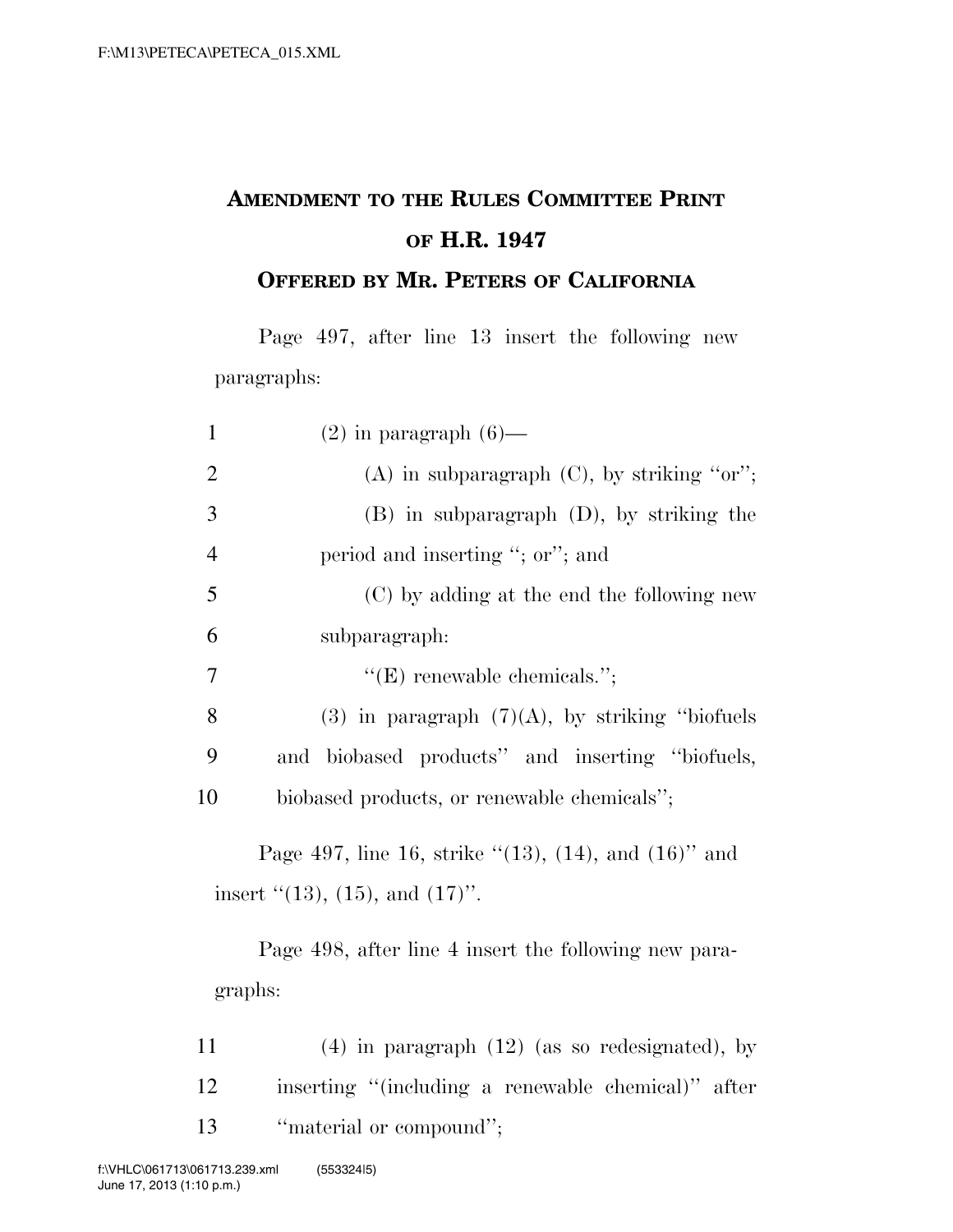| $\mathbf{1}$   | $(5)$ by inserting after paragraph $(13)$ (as so re-       |  |
|----------------|------------------------------------------------------------|--|
| $\overline{c}$ | designated), the following new paragraph:                  |  |
| 3              | "(14) RENEWABLE CHEMICAL.—The term 're-                    |  |
| $\overline{4}$ | newable chemical' means a monomer, polymer, plas-          |  |
| 5              | tic, formulated product, or chemical substance pro-        |  |
| 6              | duced from renewable biomass.";                            |  |
|                | Page 498, line 5, strike " $(14)$ " and insert " $(15)$ ". |  |
|                | Page 498, line 7, strike " $(15)$ " and insert " $(16)$ ". |  |
|                | Page 499, strike lines 2 through 18 and insert the         |  |
| following:     |                                                            |  |
| 7              | (a) PROGRAM ADJUSTMENTS.—Section 9003 of the               |  |
| 8              | Farm Security and Rural Investment Act of 2002 (7)         |  |
| 9              | U.S.C. $8103$ ) is amended—                                |  |
| 10             | $(1)$ in subsection $(a)$ in the matter preceding          |  |
| 11             | paragraph (1), by striking "advanced biofuels" and         |  |
| 12             | inserting "advanced biofuels, renewable chemicals, or      |  |
| 13             | biobased products";                                        |  |
| 14             | $(2)$ in subsection $(b)(2)$ —                             |  |
| 15             | $(A)$ in subparagraph $(A)$ , by striking "ad-             |  |
| 16             | biofuel" and inserting "advanced"<br>vanced                |  |
| 17             | biofuel, a renewable chemical, or a biobased               |  |
| 18             | product"; and                                              |  |
| 19             | (B) in subparagraph (B), by striking "ad-                  |  |
| 20             | biofuel" and inserting "advanced"<br>vanced                |  |